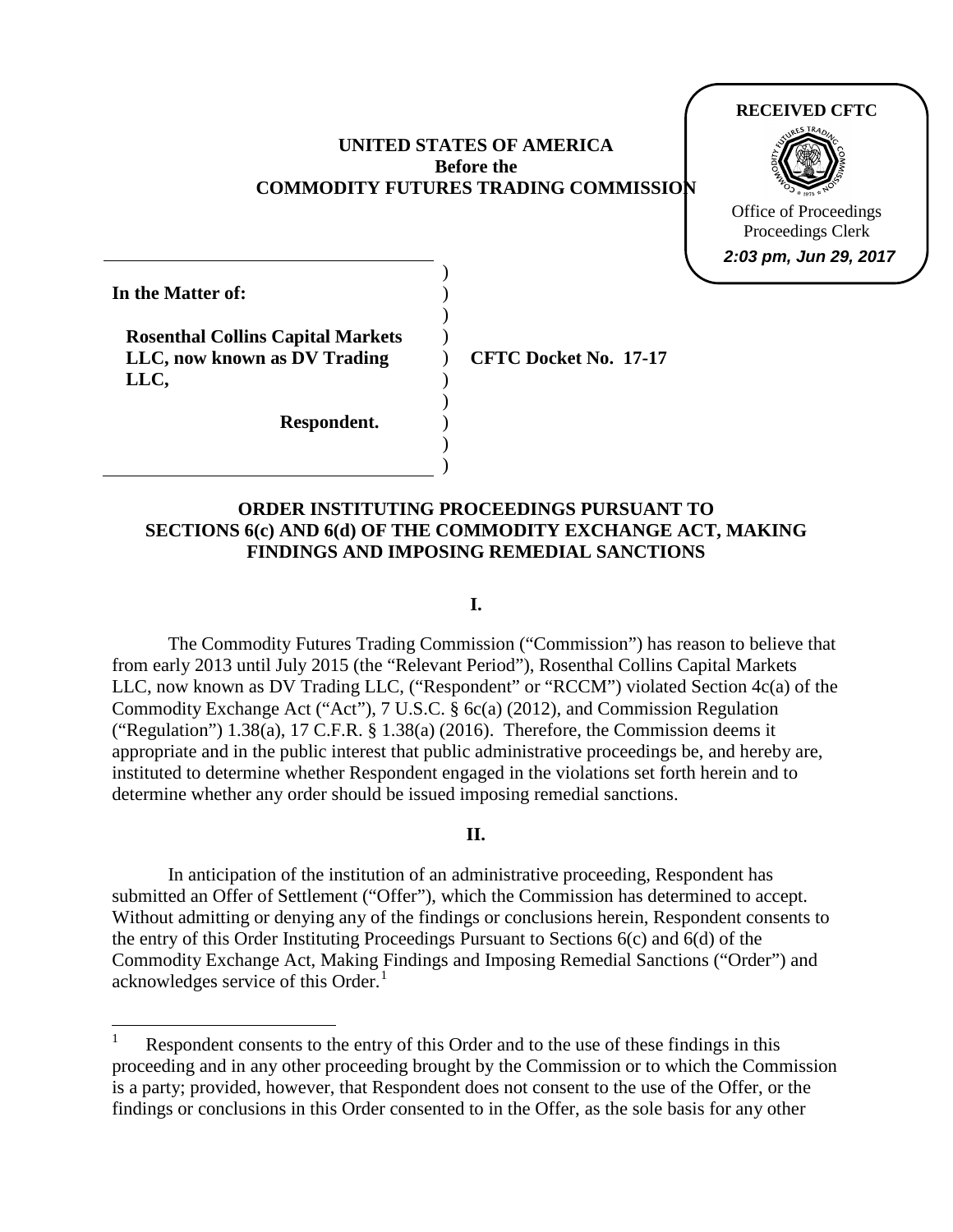**III.**

The Commission finds the following:

### **A. SUMMARY**

 During the Relevant Period, proprietary traders at RCCM engaged in three different wash the first strategy, one RCCM trader traded against himself while benefiting from a flaw in matching engine. RCCM's compliance efforts ("Compliance") did not detect or investigate any of these strategies until they were brought to RCCM's attention by regulatory inquiries. In total, trading strategies in order to generate rebates through an exchange's market maker program. In RCCM's wash blocking system, and he continued generating rebates using wash trades until the flaw was corrected. A few months later, two RCCM traders began entering one lot orders back and forth in illiquid products at the same price over a period of several minutes in order to generate the exchange rebates, and they continued trading in that manner until the exchange informed RCCM that it would exclude trades among RCCM traders from the rebate calculation. Shortly after that time, another RCCM trader discovered a third strategy in which he could trade against himself in rebate-eligible products and avoid detection using the exchange's implied RCCM earned rebates on approximately 300,000 Eurodollar contracts through more than 8,000 wash transactions while trading in the market maker program.

### **B.** RESPONDENT

 proprietary trading firm and a wholly owned subsidiary of RCG Holdings, LLC. RCCM the Relevant Period. Subsequent to the Relevant Period, RCCM changed its name to DV Trading LLC, and DV Trading LLC separated from RCG Holdings LLC on September 1, 2016. During the Relevant Period, Rosenthal Collins Capital Markets, LLC ("RCCM") was a maintained its offices in Chicago, Illinois, and was not registered with the Commission during

# **C. FACTS**

# **1. CME's Eurodollar Pack and Bundle Market Maker Program**

 ("Program") offered by Chicago Mercantile Exchange, Inc. ("CME") during the Relevant Period.<sup>2</sup> Under the terms of the Program, RCCM had certain quoting obligations and, in return, RCCM received the rebates in the form of credits on the exchange fees that it had incurred for its RCCM was a participant in the Eurodollar Pack and Bundle Market Maker Program it could earn rebates for its trading in the Eurodollar pack and bundles. Pursuant to the Program,

 $\overline{a}$  the terms of this Order. Nor does Respondent consent to the use of the Offer or this Order, or the proceeding brought by the Commission, other than in a proceeding in bankruptcy or to enforce findings or conclusions in this Order consented to in the Offer, by any other party in any other proceeding.

<span id="page-1-0"></span>The terms of the Eurodollar Pack and Bundle Market Maker Program changed each year, and there were several different agreements in effect during the Relevant Period. 2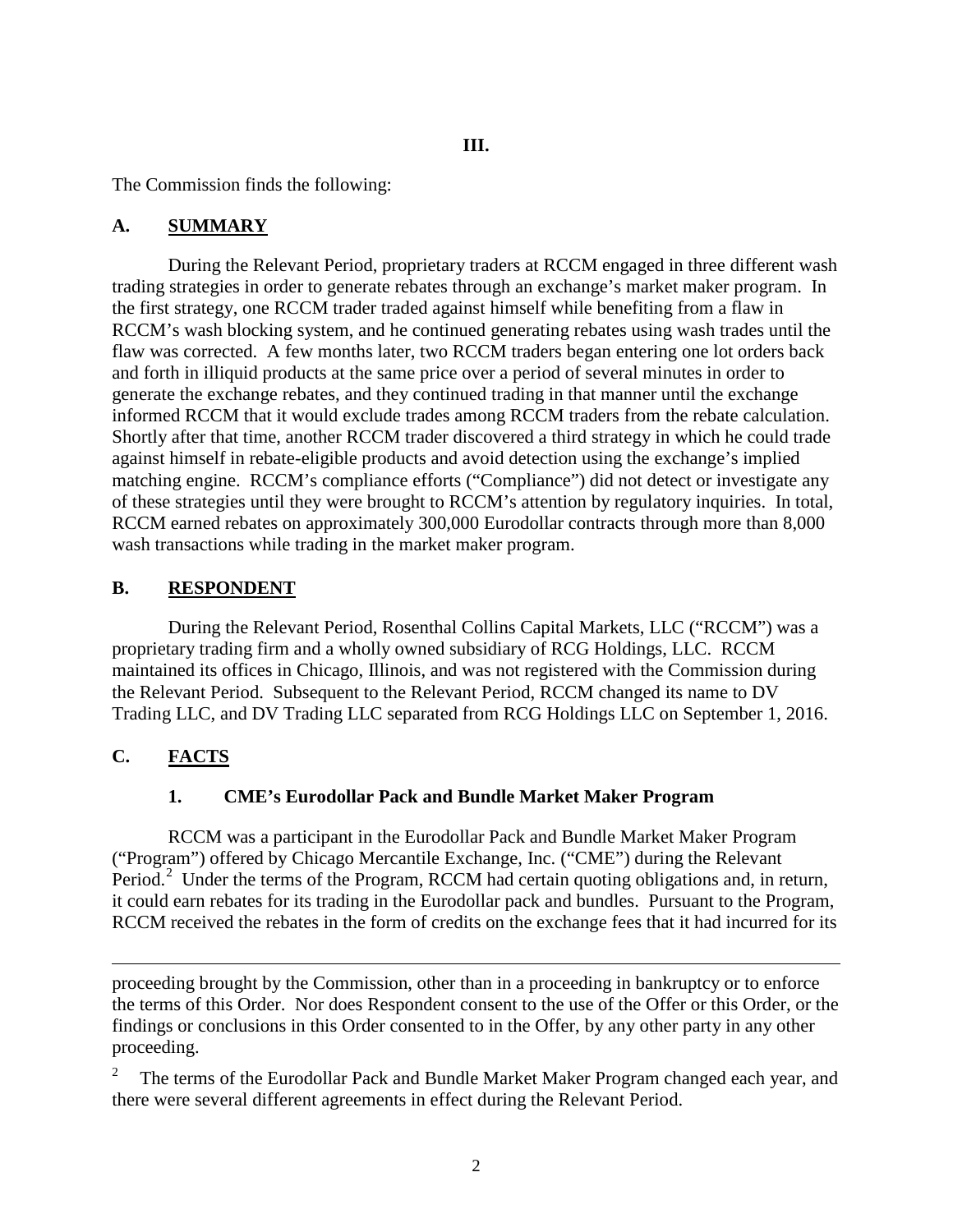trading ("rebates"). The rebates RCCM earned through Eurodollar pack and bundle trading could offset exchange fees for any trading RCCM had done in the Eurodollar complex.

 Eurodollar packs and bundles are groups of Eurodollar futures contracts that allow market participants to purchase or sell a series of Eurodollar futures representing a particular segment along the yield curve.<sup>3</sup> Market participants may trade Eurodollar packs and bundles at a single price, eliminating the necessity of entering multiple orders and the possibility that some orders may go unfilled. Under the Program, the amount of the potential rebate credit increased credits than trading in Eurodollar packs that extend only two years into the future. as the Eurodollar Pack and Bundle contracts extend further out along the yield curve. For example, trading in Eurodollar packs that extend seven years into the future would generate more

 The CME provides electronic markets ("Globex") for specific Eurodollar packs and bundles, as well as electronic markets for the individual, underlying contracts. When a market order. The latter technique is known as "implied" matching. participant enters an order for a Eurodollar pack or bundle, the exchange can either: (i) match that order with an identical pack or bundle order on the opposite side, or (ii) if there is not an identical pack or bundle on the opposite side, it can break apart the pack or bundle into individual contracts or smaller spreads in order to fill all of the contracts contained in the original

 rebates at their desired pace and quantities simply by self-trading. RCCM traders generated Certain RCCM traders participated in the Program and discovered that they could earn Program rebates by trading against themselves through three different strategies.

# **2. Strategy 1: Increase Rebates Through Direct Self-Trading**

RCCM designated one trader as the house rebate trader; he was instructed to generate certain quantities of rebates each month in the Program in specific amounts that would allow RCCM to cover all of its Eurodollar transaction fees. The trader discovered a way to inflate his volume in the Program and avoid RCCM's wash blocking efforts by entering orders through two different servers. Using this technique, he was able to enter orders on opposite sides of the market in products subject to the Program, thereby trading against himself and generating double rebates. Compliance did not detect or investigate these transactions until the CME notified RCCM of them in early 2013. Even after RCCM was put on notice of the wash trading, it did not implement systems capable of entirely preventing such transactions until the fall of 2013.

# **3. Strategy 2: Increase Rebates By Scratch Trading Among RCCM Traders**

In a second effort to generate rebates, commencing in early 2014 two traders at RCCM engaged in periods of prolonged scratch trading, buying and selling at the same price. The RCCM traders worked out of two different offices, in two different countries, but would meet on

 $\frac{1}{3}$  A Eurodollar bundle consists of the simultaneous sale or purchase of one each of a series of consecutive Eurodollar futures contracts. Eurodollar packs represent a series of four consecutive quarterly Eurodollar futures.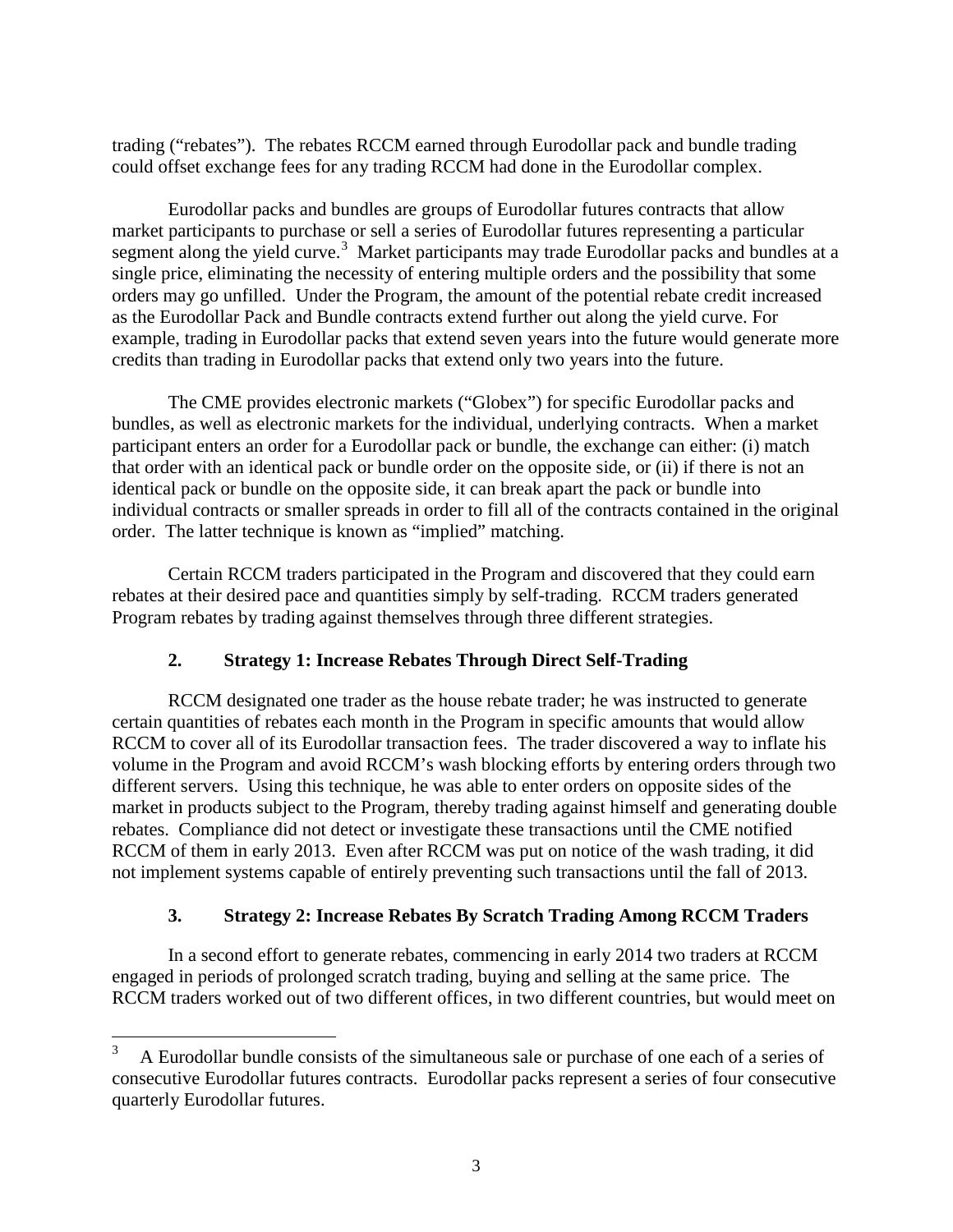Globex in one of the less-active markets subject to the Program and enter one lot orders back and forth at the same price over a period of several minutes. Although the trading did not result in any profit or loss to either trader (it only resulted in additional exchange fees), the trading was advantageous because it generated rebates that could offset Eurodollar transaction fees.

 was "no economic benefit" to the trading other than the rebate. In other words, although the because, without the rebate, a trader would not have any apparent motivation to trade in this manner. According to one of the RCCM traders, this trading was "risk-free volume," and there traders did not explicitly prearrange the trading or know the specific identity of the counterparty, both traders recognized that the other trader was almost certainly another rebate recipient

 manner. Compliance did not detect this strategy. In the spring of 2014, CME advised RCCM that it would exclude trades among traders at the same firm before calculating rebate amounts. Self-trading by RCCM's traders abruptly stopped at that time.

# **4. Strategy 3: Increase Rebates Through Implied Self-Trading**

 Throughout the remainder of the spring of 2014, RCCM did not generate its desired level of rebates. However, one RCCM trader discovered a third strategy to generate rebates using self-trades. The trader was able to match orders without detection and still earn rebates on wash trades by taking advantage of the exchange's implied matching engine. Specifically, the trader contained the same underlying contracts.<sup>4</sup> This matching strategy was not blocked by RCCM's entered orders for Eurodollar pack butterflies on one side of the market and then entered orders on the opposite side of the market for similar, but not identical, Eurodollar pack spreads that internal wash blocker software or detected by the CME because he entered orders for different spread products even though, in reality, he was trading the same underlying contracts on opposite sides of the market. The exchange's implied matching engine broke apart the spreads into component legs, which allowed the individual components to match, while the exchange paid rebates on the volume.

 Using this strategy, the RCCM trader was able to trade against himself in products subject to the Program from July 2014 through July 2015. Compliance did not detect or investigate these transactions until they were brought to its attention by a regulatory inquiry. investigate these transactions until they were brought to its attention by a regulatory inquiry. This strategy was so effective that the trader generated rebates in excess of his group's Eurodollar trading, and he distributed the fee credits among other traders and the house account at RCCM.

 $\overline{a}$ 

A butterfly spread involves the placing of two inter-delivery spreads in opposite directions with the center delivery month common to both spreads. *See CME Group Glossary* at http://www.cmegroup.com/education/glossary.html. 4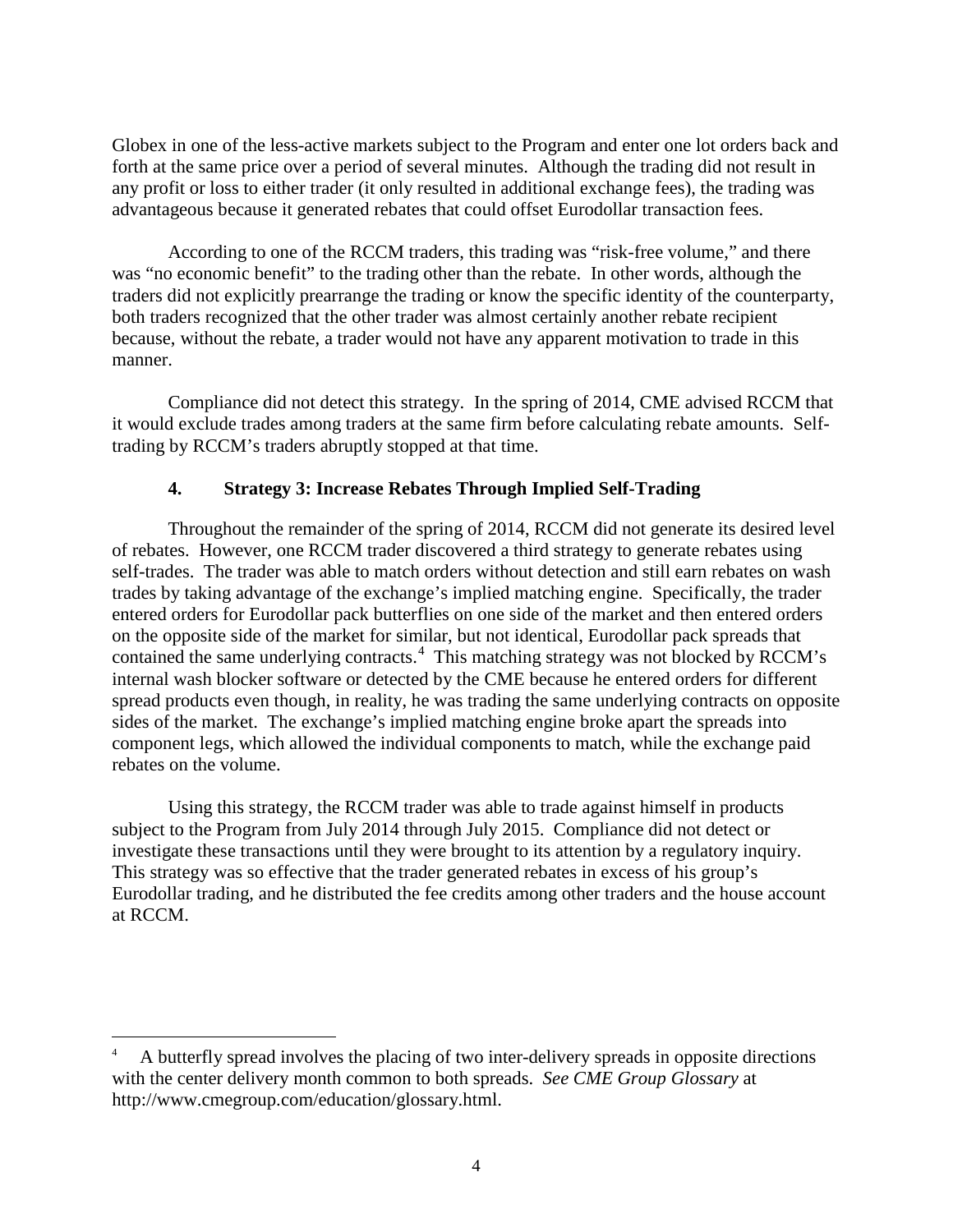### **IV.**

#### **LEGAL DISCUSSION**

#### **A. RCCM Entered into Fictitious Trades in Violation of Section 4c(a)**

 Section 4c(a) of the Act makes it "unlawful for any person to offer to enter into, enter into, or confirm the execution of a transaction" that "is, is of the character of, or is commonly known to the trade as, a 'wash sale' ...."  $7 \overline{U.S.C.}$  §  $6c(a)$  (2012). A wash sale is a form of fictitious sale. *In re Gimbel*, [1987-1990 Transfer Binder] Comm. Fut. L. Rep. (CCH) ¶ 24,213 at 35,003 (CFTC Apr. 14, 1988), *aff'd as to liability*, 872 F.2d 196 (7th Cir. 1989).

 market. *Wilson v. CFTC*, 322 F.3d 555, 559 (8th Cir. 2003); *Reddy v. CFTC*, 191 F.3d 109, 115 (2d Cir. 1999); *see also CFTC v. Savage*, 611 F.2d 270, 284 (9th Cir. 1980) (wash sales  *proceedings, sub nom. Piasio v. CFTC,* 54 Fed. Appx. 702 [2002-2003 Transfer Binder] Comm. Fut. L. Rep. (CCH) ¶ 29,251 (2d Cir. Dec. 31, 2002). Wash sales are harmful, in part, because they create illusory price movements in the may mislead market participants because they do not reflect the forces of supply and demand). They also are considered "grave" violations because "they undermine confidence in the market mechanism that underlies price discovery." *In re Piasio*, [1999-2000 Transfer Binder] Comm. Fut. L. Rep. (CCH) at 50,691 (CFTC Sept. 29, 2000), *aff'd after remand and further* 

 In order to establish that a wash sale has occurred, the Commission must show that the transaction at issue achieved a wash result. The Commission may demonstrate that the trades resulted in a wash by (1) the purchase and sale (2) of the same delivery month of the same futures contract (3) at the same (or a similar) price. *Wilson,* 322 F.3d at 559; *In re Gilchrist,* [1990-1992 Transfer Binder] Comm. Fut. L.Rep. (CCH) ¶ 24,993 at 37,653 (CFTC Jan. 25, 1991);*see alsoIn re Citadel Trading,* [1986-1987 Transfer Binder] Comm. Fut. L. Rep (CCH) ¶ 23,082 at 32,190 (CFTC May 12, 1986) ("Orders to purchase and sell for the account of the same customer the identical quantity of the same futures contract at identical prices were entered virtually simultaneously.")

 In addition to the factors enumerated by the Commission in *Gilchrist,* the Commission must prove intent to establish a violation of Section 4c of the Act, 7 U.S.C. § 6c (2012). *Reddy,* 191 F.3d at 119. A trader's intent to negate risk or price competition and avoid a bona fide market position may involve explicit prearrangement, or it can be inferred "from the intentional structuring of a transaction in a manner to achieve the same result as  prearrangement." *In re Three Eight Corp.,* [1992-1994 Transfer Binder] Comm. Fut. L. Rep. (CCH) ¶ 25,749 at 40,444 n.15 (CFTC June 16, 1993); *see also In re Elliott*, [1996-1998 a "precision and symmetry not generally found in competitive trading"). Transfer Binder] Comm. Fut. L. Rep. (CCH) ¶ 27,243 at 46,007 (CFTC Feb. 3, 1998), *aff'd*, *Elliott v. CFTC*, 202 F.3d 926 (7th Cir. 2000) (finding wash trading among traders who were buying and selling spreads to each other at the same price differential when the trades reflected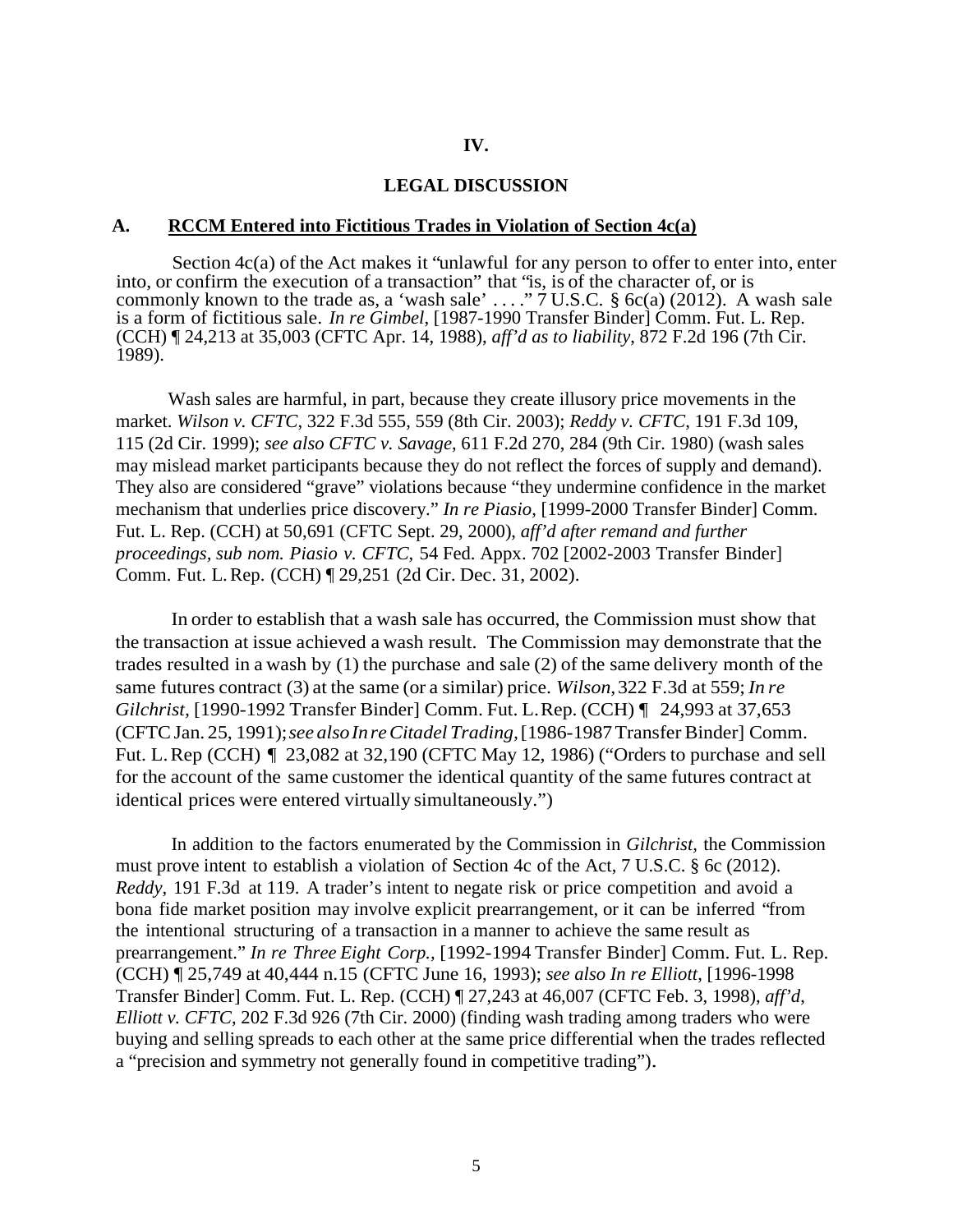Placing offsetting orders to buy and sell, while simultaneously taking steps to "enhance the likelihood that the buy and sell orders would be filled at the same or a similar price" is persuasive evidence that the trader intends to negate risk and price competition. *In re Collins* [1986-1987 Transfer Binder] Comm. Fut. L. Rep. (CCH) ¶ 22,982 at 31,900 (CFTC Apr. 4, 1986), *rev'd on other grounds sub nom. Stoller v. CFTC,* 834 F.2d 262 (2d Cir. 1987); *see also In re Piasio*, 1999-2000 Transfer Binder] Comm. Fut. L. Rep. (CCH) at  $\P$  50,689-91 (finding customer who placed paired buy and sell orders, with specific pricing and loss limitation instructions, "structured orders to negate risk" and thus had intent to violate Section 4c). Traders violate Section 4c when they avoid taking bona fide positions Fut. L. Rep. (CCH) ¶ 32,534 at 72,115 (CFTC Feb. 8, 2013) (consent order imposing \$750,000 civil monetary penalty against proprietary trading firm, finding two proprietary traders, at the contracts on the Intercontinental Exchange in order to inflate firm's trading volume to enable it to obtain increased rebates from exchange as part of an incentive program). in the market and simply buy and sell the same product at the same price in order to generate exchange rebates. *See In re Gelber Grp., LCC*, [2012-2013 Transfer Binder] Comm. direction of a trading group manager, engaged in wash trades in certain Russell Index futures

Act by entering into wash sales without the intent to take a bona fide position in the market. and bundle trading volumes and generate additional rebates for the Firm. RCCM, acting through its agents and employees, repeatedly violated Section  $4c(a)$  of the Rather, RCCM's traders entered into the transactions in order to inflate RCCM's Eurodollar pack.

### **B. RCCM Executed Trades Noncompetitively in Violation of Regulation 1.38(a)**

With certain exceptions not relevant here, Regulation 1.38(a) requires that "all purchases" and sales of any commodity for future delivery, and of any commodity option, on or subject to the rules of a contract market shall be executed openly and competitively by open outcry or posting of bids and offers or by other equally open and competitive methods, in the trading pit or ring or similar place provided by the contract market, during the regular hours prescribed by the contract market for trading in such commodity or commodity option ...." 17 C.F.R. § 1.38(a) (2016).

 to an open and competitive market. *In re Fisher*, [2003-2004 Transfer Binder] Comm. Fut. L. Rep. (CCH) ¶ 29,725 at 56,052 n.11 (CFTC Mar. 24, 2004). Prearranged trading is a form of Transfer Binder] Comm. Fut. L. Rep. (CCH) ¶ 30,161 at 57,632 (CFTC Jan. 4, 2006) (consent order); *In re Gimbel*, [1987-1990 Transfer Binder] Comm. Fut. L. Rep. (CCH) at 35,003. Noncompetitive trades are a type of fictitious sale because they negate the risk incidental anti-competitive trading that violates Regulation 1.38(a). *In re Shell US Trading Co.*, [2005-2007

 executing these trades noncompetitively. The RCCM traders knowingly entered into these trades RCCM, acting through its agents and employees, violated Regulation 1.38(a) by with the intent of inflating RCCM's Eurodollar pack and bundle trading volumes in order to generate additional rebates for RCCM.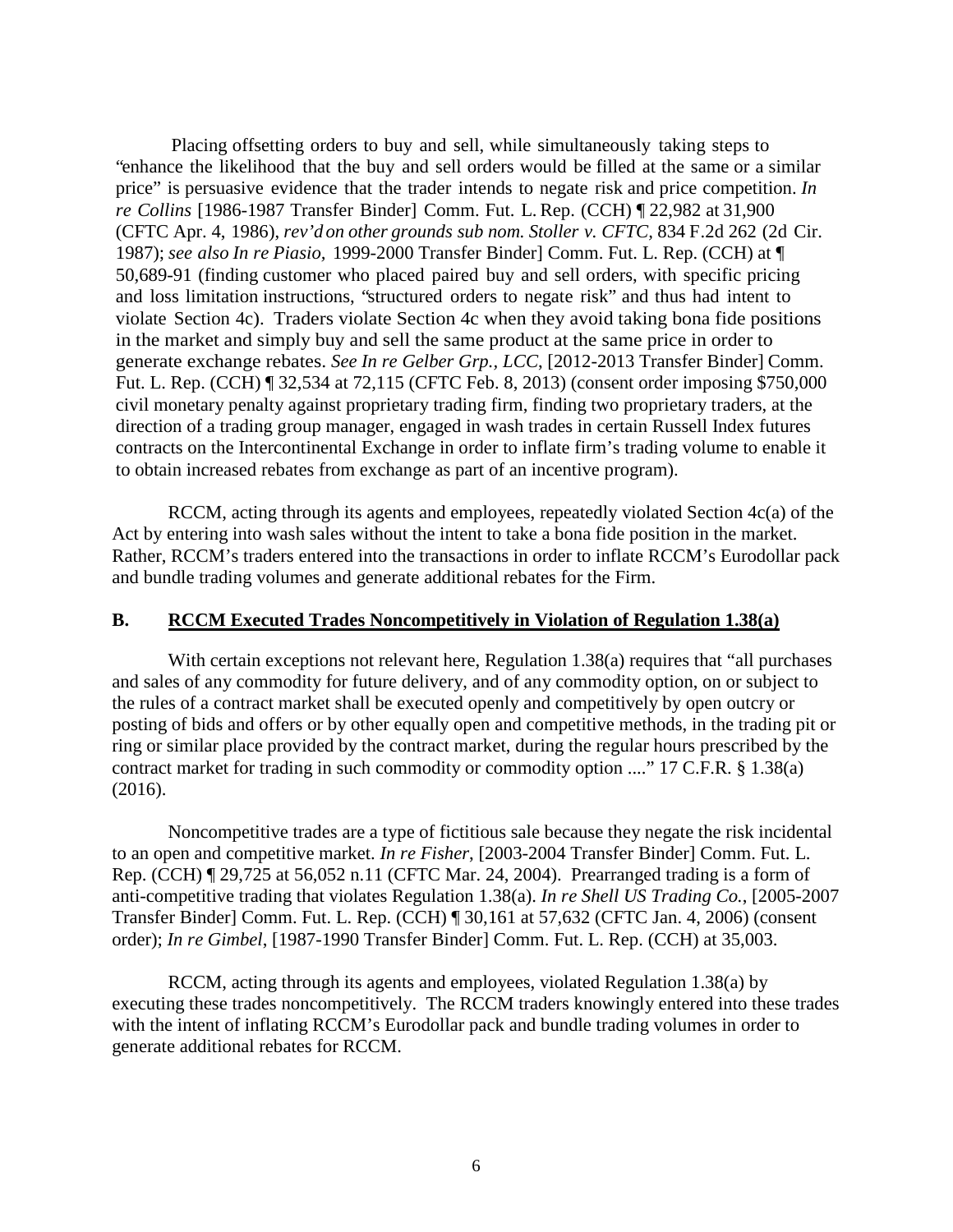### **C. RCCM is Liable for the Acts of Its Traders**

 scope of their employment, office, or agency with RCCM; therefore, pursuant to Section 2(a)(1)(B) of the Act, 7 U.S.C. § 2(a)(1)(B) (2012), and Regulation 1.2, 17 C.F.R. § 1.2 (2016), 4c(a) of the Act, 7 U.S.C. § 6c(a) (2012), and Regulation 1.38, 17 C.F.R. § 1.38(a) (2016). The foregoing acts, omissions, and failures of the RCCM traders occurred within the RCCM is liable for the individual traders' acts, omissions, and failures in violation of Section

### **V.**

### **FINDINGS OF VIOLATION**

 Markets LLC, now known as DV Trading LLC, violated Section 4c(a) of the Act, 7 U.S.C. § 6c(a) (2012), and Regulation 1.38, 17 C.F.R. § 1.38 (2016). Based on the foregoing, the Commission finds that Respondent Rosenthal Collins Capital

### **VI.**

### **OFFER OF SETTLEMENT**

 Respondent has submitted the Offer in which it, without admitting or denying the findings and conclusions herein:

- A. Acknowledges receipt of service of this Order;
- Order and for any action or proceeding brought or authorized by the Commission based on violation of or enforcement of this Order; B. Admits the jurisdiction of the Commission with respect to all matters set forth in this
- Waives:
- C. Waives:<br>1. The filing and service of a complaint and notice of hearing;
	- 2. A hearing:
	- 3. All post-hearing procedures;
	- 4. Judicial review by any court;
	- 5. Any and all objections to the participation by any member of the Commission's staff in the Commission's consideration of the Offer;
	- Regulations, 17 C.F.R. §§ 148.1-30 (2016), relating to, or arising from, this 6. Any and all claims that it may possess under the Equal Access to Justice Act, 5 U.S.C. § 504 (2012) and 28 U.S.C. § 2412 (2012), and/or the rules promulgated by the Commission in conformity therewith, Part 148 of the Commission's proceeding;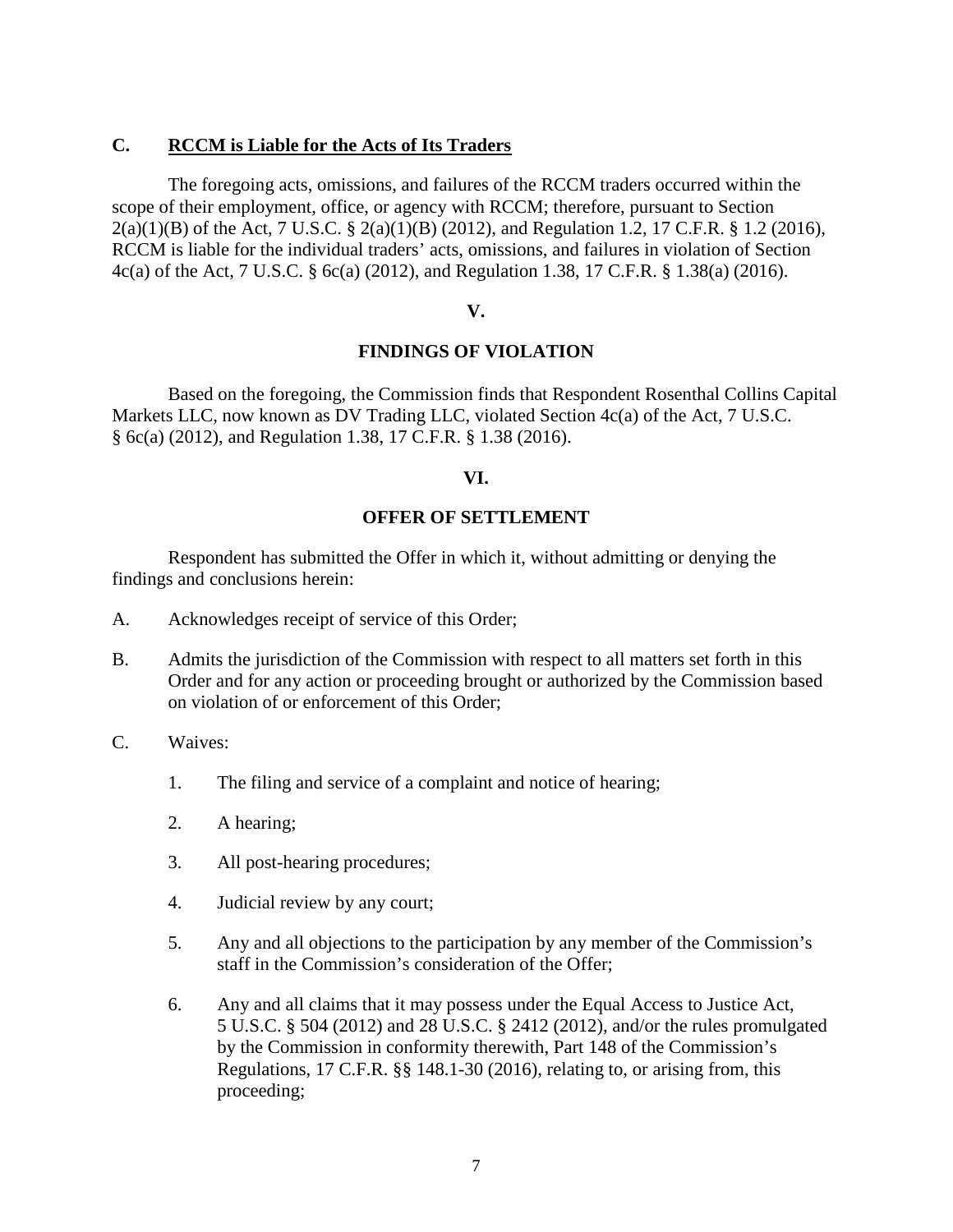- 857-68 (1996), as amended by Pub. L. No. 110-28, § 8302, 121 Stat. 112, 204-05 . Any and all claims that it may possess under the Small Business Regulatory Enforcement Fairness Act of 1996, Pub. L. No. 104-121, §§ 201-53, 110 Stat. 847, (2007), relating to, or arising from, this proceeding; and
- 8. Any claims of Double Jeopardy based on the institution of this proceeding or the 8. entry in this proceeding of any order imposing a civil monetary penalty or any other relief;
- findings contained in this Order to which Respondent has consented in the Offer; D. Stipulates that the record basis on which this Order is entered shall consist solely of the
- E. Consents, solely on the basis of the Offer, to the Commission's entry of this Order that:
	- Act, 7 U.S.C. § 6c(a) (2012), and Regulation 1.38, 17 C.F.R. § 1.38(a) (2016); 1. Makes findings by the Commission that Respondent violated Section 4c(a) of the
	- 2. Orders Respondent to cease and desist from violating Section  $4c(a)$  of the Act, 7 U.S.C. § 6c(a) (2012), and Regulation 1.38, 17 C.F.R. § 1.38(a) (2016);
	- 3. Orders Respondent to pay a civil monetary penalty in the amount of five million dollars (\$5,000,000), plus post-judgment interest within ten (10) days of the date of entry of this Order;
	- 4. Orders Respondent to comply with the conditions and undertakings consented to in the Offer and as set forth in Part VII of this Order.

Upon consideration, the Commission has determined to accept the Offer.

### **VII.**

# **ORDER**

### **Accordingly, IT IS HEREBY ORDERED THAT:**

- § 6c(a) (2012), and Regulation 1.38(a), 17 C.F.R. § 1.38(a) (2016). A. Respondent shall cease and desist from violating Section  $4c(a)$  of the Act, 7 U.S.C.
- (\$5,000,000) ("CMP Obligation"), plus post-judgment interest, within ten (10) days of the date of the entry of this Order. If the CMP Obligation is not paid in full within ten 28 U.S.C. § 1961 (2012). B. Respondent shall pay a civil monetary penalty in the amount of five million dollars (10) days of the date of entry of this Order, then post-judgment interest shall accrue on the CMP Obligation beginning on the date of entry of this Order and shall be determined by using the Treasury Bill rate prevailing on the date of entry of this Order pursuant to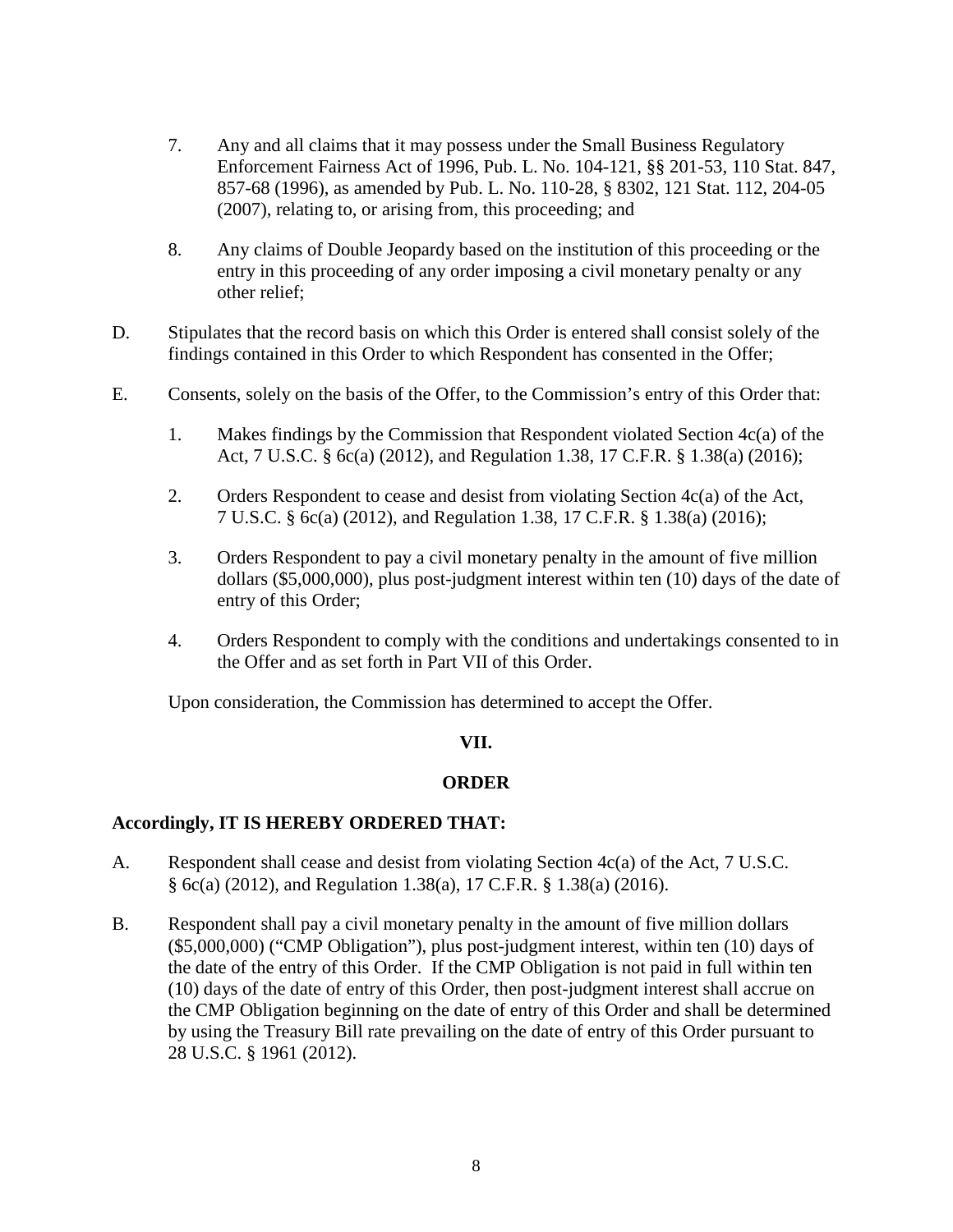Respondent shall pay the CMP Obligation by electronic funds transfer, U.S. postal to be made other than by electronic funds transfer, then the payment shall be made payable to the Commodity Futures Trading Commission and sent to the address below: money order, certified check, bank cashier's check, or bank money order. If payment is

> 6500 S. MacArthur Blvd. Commodity Futures Trading Commission Division of Enforcement ATTN: Accounts Receivables DOT/FAA/MMAC/AMZ-341 CFTC/CPSC/SEC Oklahoma City, OK 73169 (405) 954-7262 office (405) 954-1620 fax nikki.gibson@faa.gov

 If payment is to be made by electronic funds transfer, Respondent shall contact Nikki Gibson or her successor at the above address to receive payment instructions and shall fully comply with those instructions. Respondent shall accompany payment of the CMP 525 W. Monroe, Suite 1100, Chicago, Illinois 60661. Obligation with a cover letter that identifies the paying Respondent and the name and docket number of this proceeding. The paying Respondent shall simultaneously transmit copies of the cover letter and the form of payment to the Chief Financial Officer, Commodity Futures Trading Commission, Three Lafayette Centre, 1155 21st Street, NW, Washington, D.C. 20581 and Lindsey Evans, Commodity Futures Trading Commission,

- 525 W. Monroe, Suite 1100, Chicago, Illinois 60661.<br>C. Respondent and its successors and assigns shall comply with the following conditions and undertakings set forth in the Offer:
	- 1. Public Statements: Respondent agrees that neither it nor any of its successors or assigns, agents, or employees under its authority or control shall take any action positions in other proceedings to which the Commission is not a party. that all of its agents and/or employees under its authority or control understand and comply with this agreement. or make any public statement denying, directly or indirectly, any findings or conclusions in this Order or creating, or tending to create, the impression that this Order is without a factual basis; provided, however, that nothing in this provision shall affect Respondent's: (i) testimonial obligations; or (ii) right to take legal Respondent's successors and assigns shall undertake all steps necessary to ensure
	- expeditiously with the Commission, including the Commission's Division of 2. Cooperation with the Commission: Respondent shall cooperate fully and Enforcement, and any other governmental agency in this action, and in any investigation, civil litigation, or administrative matter related to the subject matter of this action or any current or future Commission investigation related thereto.